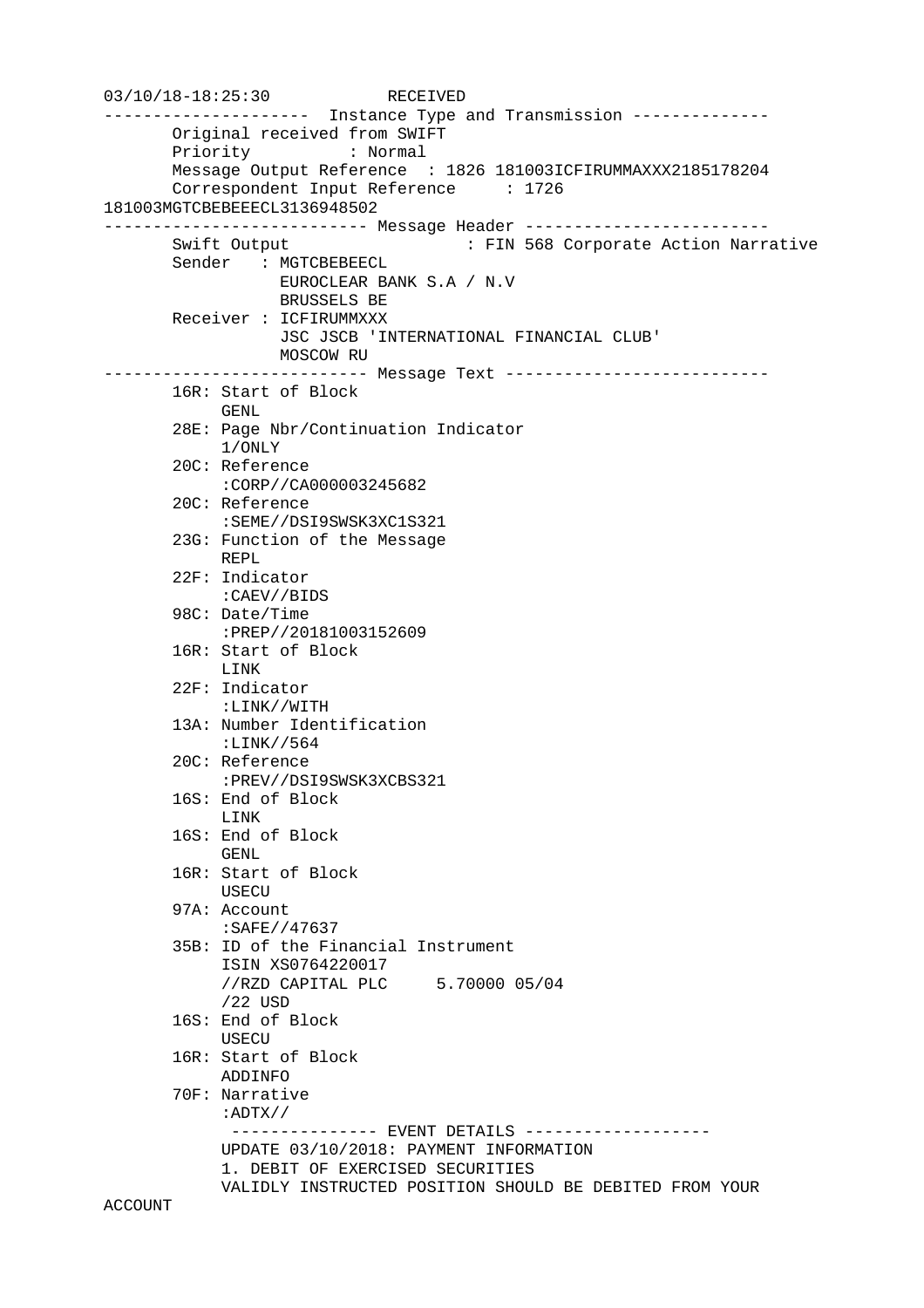IN THE TODAY'S REAL-TIME PROCESS . EUCLID USERS: PLEASE REFER TO YOUR R23 REPORT. SWIFT USERS: PLEASE REFER TO YOUR MT 566. . 2. CREDIT OF CASH ENTITLEMENT CASH ENTITLEMENT SHOULD BE CREDITED IN THE NEXT OVERNIGHT BATCH PROCESS. . EUCLID USERS: PLEASE REFER TO YOUR R20 REPORT. SWIFT USERS: PLEASE REFER TO YOUR MT 566. . END OF UPDATE. .------------------------------ UPDATE 01/10/2018: CASH BREAKDOWN . PRORATION FACTOR: NA . TENDER CONSIDERATION/PURCHASE PRICE: USD 1,024.00 PER MULTIPLE . ACCRUED INTEREST: USD 28.183000 PER MULTIPLE . INTEREST RATE: 5.70 PERCENT . NUMBER OF DAYS: 178 . CALCULATION METHOD: 30/360 DAYS . END OF UPDATE .------------ UPDATE 24/09/2018: TENDER RESULTS . AS AT THE EXPIRATION DEADLINE, THE AGGREGATE PRINCIPAL AMOUNT OF USD 63,501,000 OF THE 2020 NOTES, THE AGGREGATE PRINCIPAL AMOUNT OF USD 439,982,000 OF THE 2022 NOTES AND THE AGGREGATE PRINCIPAL AMOUNT OF USD 12,046,000 OF THE 2024 NOTES HAVE BEEN VALIDLY TENDERED IN THE OFFERS. . THE OFFEROR WILL ACCEPT FOR PURCHASE THE ENTIRE AGGREGATE PRINCIPAL AMOUNTS OF THE VALIDLY TENDERED NOTES. . INFORMATION AGENT: LUCID ISSUER SERVICES LIMITED . PLEASE REFER TO THE DOCUMENTATION FOR MORE DETAILS. THE DOCUMENTS ARE ONLY AVAILABLE FROM THE AGENT AT: HTTPS://PORTAL.LUCID IS.COM . NOTE: .------ POSITIONS WILL REMAIN BLOCKED UNTIL FURTHER NOTICE OR UNTIL THE DEBIT OF POSITIONS. . END OF UPDATE .------------------- INFORMATION SOURCE: INFORMATION AGENT: . LUCID ISSUER SERVICES LIMITED TANKERTON WORKS 12 ARGYLE WALK LONDON WC1H 8HA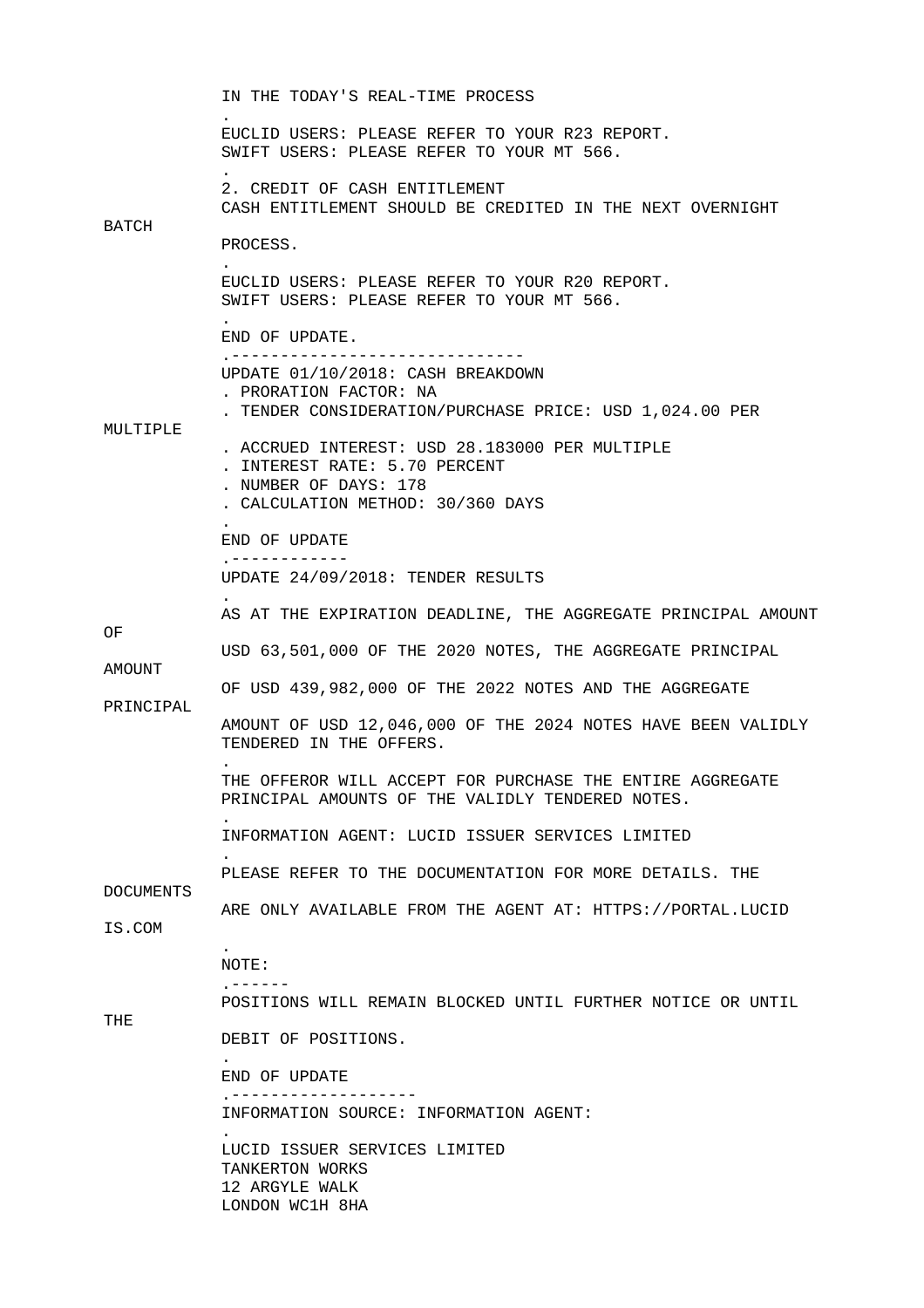UNITED KINGDOM TELEPHONE: +44 20 7704 0880 EMAIL: RZD(AT)LUCID-IS.COM

 GENERAL INFORMATION .------------------

 THE PURPOSE OF THE OFFERS IS TO ENABLE THE OFFEROR TO ACQUIRE CERTAIN OUTSTANDING NOTES, WHICH IS REFLECTIVE OF THE COMPANY'S

 ROBUST LIQUIDITY POSITION AND CONSISTENT WITH ITS ONGOING LIABILITY MANAGEMENT OBJECTIVES

1. TENDER AND CONSENT: NOT APPLICABLE

2. CONDITIONS AND RESTRICTIONS: CERTAIN RESTRICTIONS APPLY

THE FOLLOWING COUNTRIES: UNITED STATES, UNITED KINGDOM,

FRANCE,

FOR

.

.

.

.

.

.

.

.

.

.

.

.

 . .

BELGIUM, ITALY, RUSSIAN FEDERATION, IRELAND

THESE RESTRICTIONS APPLY TO BENEFICIAL

 THE OFFER IS SUBJECT TO, AMONG OTHER THINGS, TRANSACTION CONDITIONS

REFER TO THE OFFER DOCUMENTATION FOR THE COMPLETE CONDITIONS

AND

RESTRICTIONS OF THIS OFFER

## ENTITLEMENT .----------

1. ACCRUED AND UNPAID INTEREST: ACCRUED AND UNPAID INTEREST

WILL

BE PAID UP TO, BUT NOT INCLUDING, THE SETTLEMENT DATE

2. MINIMUM AGGREGATE ACCEPTANCE AMOUNT: THE TENDER OFFER IS

NOT

 CONDITIONAL ON A MINIMUM AGGREGATE AMOUNT OF SECURITIES BEING TENDERED.

 3. TENDER CAP: MAXIMUM AGGREGATE PURCHASE CONSIDERATION: USD 700,000,000 AGGREGATE PURCHASE CONSIDERATION IN CASH

(EXCLUDING

ANY ACCRUED INTEREST PAYMENT) ACROSS ALL SERIES OF NOTES

4. PRORATION: APPLICABLE

THE COMPANY OFFERS TO ACCEPT INSTRUCTIONS UP TO THE TENDER

CAP.

 IF THE CAP IS EXCEEDED, INSTRUCTIONS WILL BE ACCEPTED ON A PRO-RATA BASIS, AS FURTHER DESCRIBED IN THE DOCUMENTATION

5. POOLFACTOR: NOT APPLICABLE

 THIS CORPORATE ACTION NOTIFICATION DOES NOT CONSTITUTE AN OFFER TO SELL OR THE SOLICITATION OF AN OFFER TO BUY ANY SECURITIES BY ANYONE IN ANY JURISDICTION.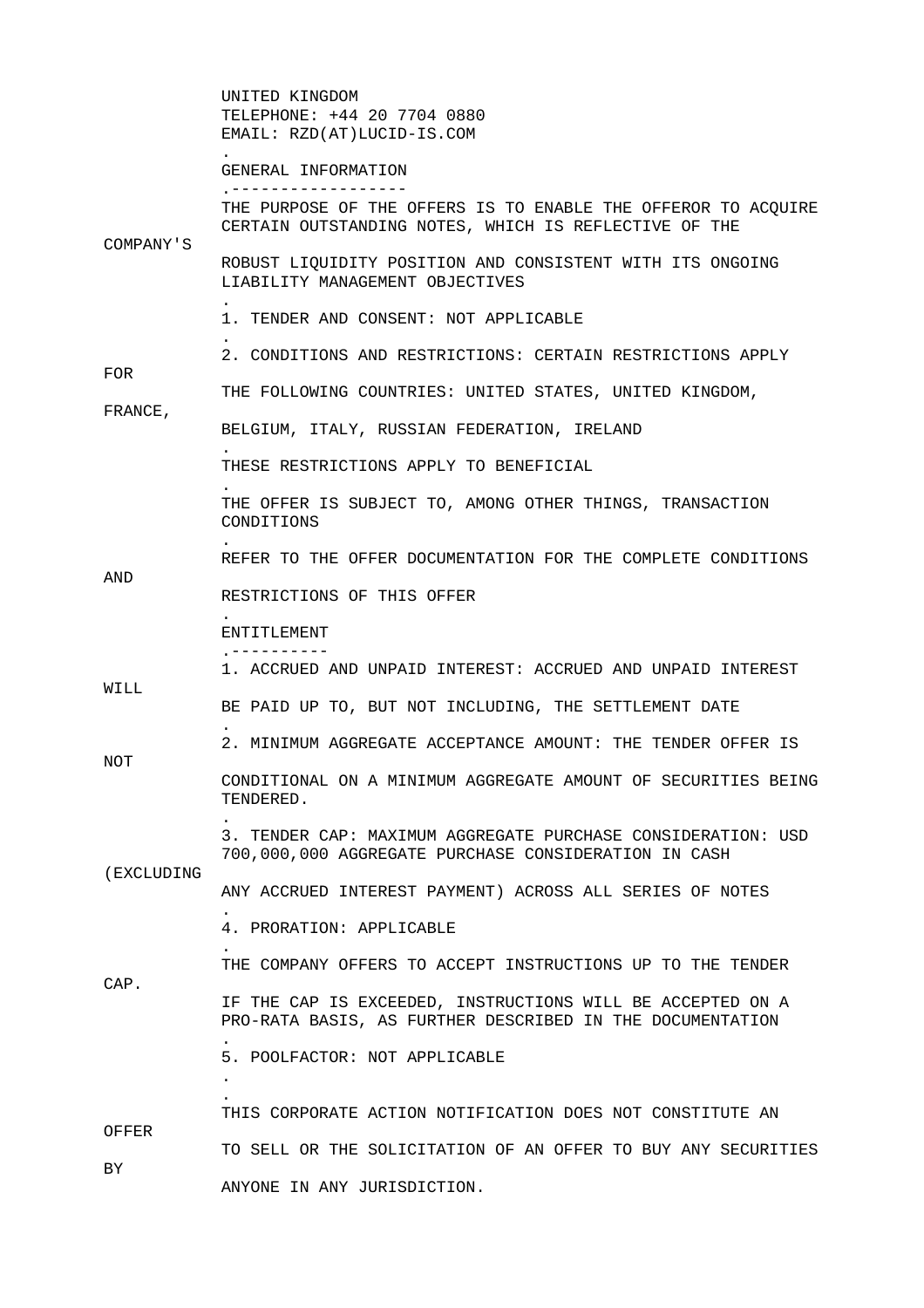IT IS NOT, AND SHOULD NOT BE CONSTRUED OR TREATED AS, INVESTMENT OR FINANCIAL ADVICE. IN PROVIDING THIS INFORMATION, EUROCLEAR BANK IS NOT ACTING AS AGENT OF THE ISSUER. BY SENDING AN INSTRUCTION TO EUROCLEAR BANK, YOU CONFIRM THAT YOU (AND ANY BENEFICIAL OWNER(S) FOR WHOM YOU ACT) COMPLY WITH THE TERMS AND CONDITIONS OF THE CORPORATE EVENT AND COMPLY WITH APPLICABLE LOCAL LAWS OR REQUIREMENTS, INCLUDING BUT NOT LIMITED TO HOLDING AND TRANSFER RESTRICTIONS. IF HOLDING AND TRANSFER RESTRICTIONS WOULD PROHIBIT YOU (AND ANY BENEFICIAL OWNER(S) FOR WHOM YOU ACT) TO HOLD THE PROCEEDS OF A CORPORATE EVENT IN YOUR ACCOUNT IN EUROCLEAR BANK, YOU (AND ANY BENEFICIAL OWNER(S) FOR WHOM YOU ACT) MUST ENSURE TO SEND AN INSTRUCTION TO ALLOW THE TRANSFER OF THESE PROCEEDS TO AN ACCOUNT OUTSIDE THE EUROCLEAR SYSTEM. . --------------- ACTION TO BE TAKEN ------------------- TO INSTRUCT YOU NEED TO: . SEND A SEPARATE INSTRUCTION PER BENEFICIAL OWNER (BO) . BY SENDING INSTRUCTIONS, YOU AUTHORISE US TO DISCLOSE YOUR NAMES, ACCOUNT NUMBERS AND HOLDINGS . BENEFICIAL OWNERSHIP: .------------------- THE OFFERING DOCUMENTATION EXPLICITLY STATES THAT YOU HAVE TO SEND A SEPARATE INSTRUCTION PER BO . YOU ARE SOLELY RESPONSIBLE TO DETERMINE WHETHER TO SEND A SEPARATE INSTRUCTION PER BO OR NOT. WE CANNOT PROVIDE ANY GUIDANCE ON THIS REQUIREMENT. WE WILL FORWARD BUT NOT VALIDATE ANY INSTRUCTION RECEIVED REGARDLESS IF YOU INSTRUCTED AT BENEFICIAL OWNER OR NOT . ELECTRONIC INSTRUCTIONS: .----------------------- 1. FREE FORMAT MT 599/MT 568 USERS: YOUR DEADLINE IS 10:00 (BRUSSELS TIME) ON THE BUSINESS DAY BEFORE THE DEADLINE DATE. . 2. EASYWAY USERS . MENTION IN FIELD 'NARRATIVE TO EUROCLEAR BANK' YOUR CONTACT NAME AND TELEPHONE NUMBER . 3. EUCLID USERS: A. TO INSTRUCT, SEND AN INSTRUCTION TYPE '62' MENTION IN FIELD: . 72: YOUR CONTACT NAME AND PHONE NUMBER . B. TO TAKE NO ACTION, SEND AN INSTRUCTION TYPE '54' SUBTYPE ' NOAC'. MENTION THE EVENT NUMBER IN FIELD 72 AS FOLLOWS: 'EVNB:CA00000XXXXXXX' (WHERE XXXXXXX IS THE EVENT NUMBER) .